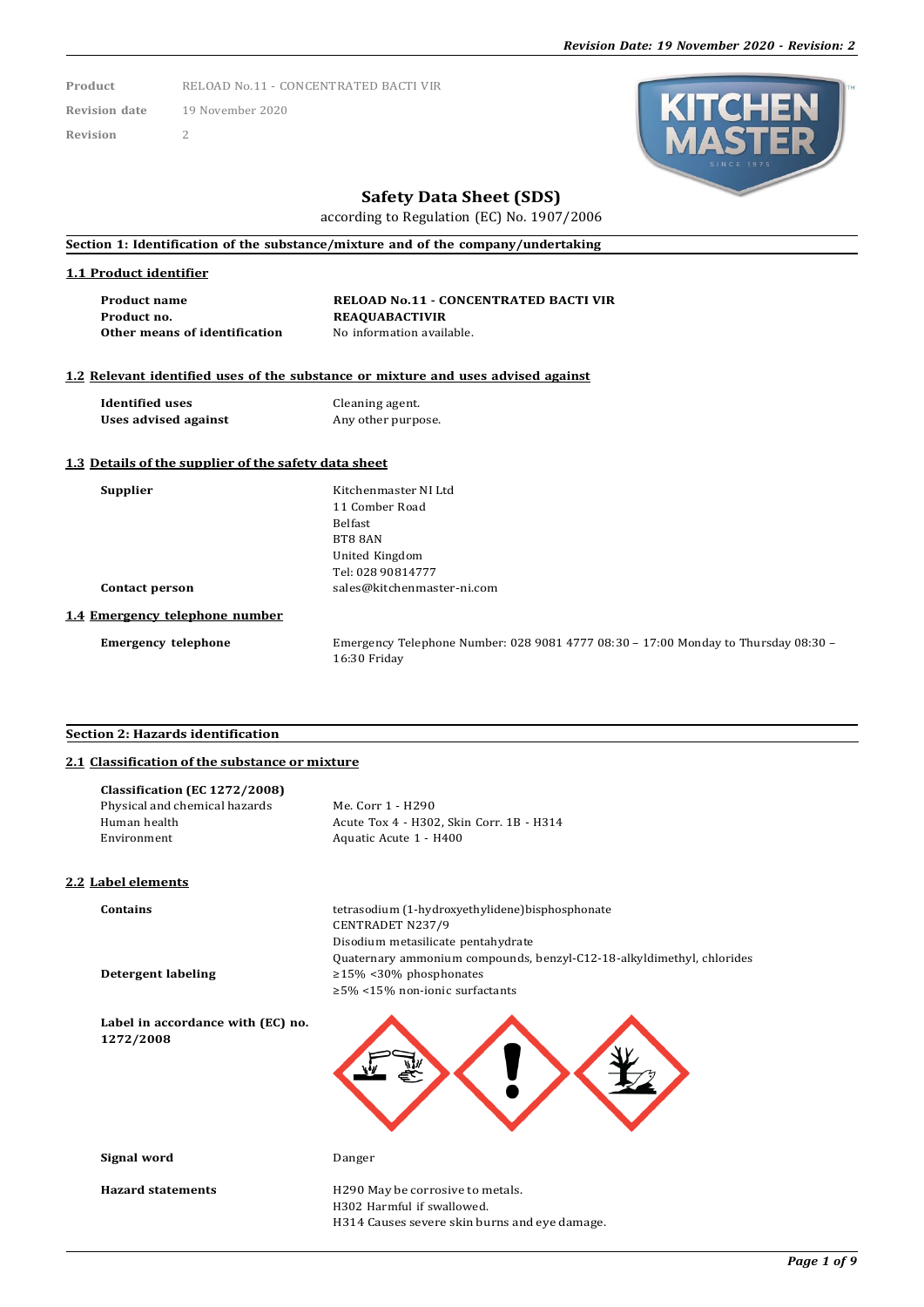H400 Very toxic to aquatic life. **Precautionary statements Prevention** P260 Do not breathe dust/fume/ gas/mist/vapours/spray. P280 Wear protective gloves/ protective clothing/eye protection/face protection. **Response** P301 + P330 + P331 IF SWALLOWED: Rinse mouth. Do NOT induce vomiting. P303 + P361 + P353 IF ON SKIN (or hair): Remove/Take off immediately all contaminated clothing. Rinse skin with water/ shower. P305 + P351 + P338 IF IN EYES: Rinse cautiously with water for several minutes. Remove contact lenses, if present and easy to do. Continue rinsing. P310 Immediately call a POISON CENTER or doctor/physician.

## **2.3 Other hazards**

None known.

## **Section 3: Composition/identification of ingredients**

#### **3.1 Substance**

Not applicable.

#### **3.2 Mixtures**

| <b>Name</b>                                                                                | <b>Product identifier</b>                                                                  | Regulation (EC) No 1272/2008                                                    | $\frac{0}{0}$ |
|--------------------------------------------------------------------------------------------|--------------------------------------------------------------------------------------------|---------------------------------------------------------------------------------|---------------|
| tetrasodium (1-<br>hydroxyethylidene)bisphosphonate                                        | CAS-No.: 3794-83-0<br>EC No.: 223-267-7                                                    | Acute Tox 4 - H302, Eye Irrit.2A - H319                                         | 15-20%        |
| (2-methoxymethylethoxy) propanol                                                           | CAS-No.: 34590-94-8<br>EC No.: 252-104-2                                                   |                                                                                 | $5 - 10%$     |
| <b>CENTRADET N237/9</b>                                                                    | CAS-No.: 160901-19-9<br>EC No.: 931-954-4                                                  | Acute Tox 4 - H302, Eye Dam. 1 - H318, Aquatic Chronic 3 -<br>H412              | 5-10%         |
| Disodium metasilicate pentahydrate                                                         | CAS-No.: 10213-79-3<br>EC No.: 229-912-9<br><b>REACH Reg No.:</b><br>01-2119449811-37-XXXX | Me. Corr 1 - H290, Me. Corr 1 - H290, Skin Corr. 1B - H314,<br>STOT SE 3 - H335 | $1 - 5%$      |
| Quaternary ammonium compounds,<br>benzyl-C12-18-alkyldimethyl, chlorides                   | CAS-No.: 68391-01-5<br>EC No.: 269-919-4                                                   | Acute Tox 4 - H302, Skin Corr. 1B - H314, Aquatic Acute 1 -<br>H400             | $1 - 5\%$     |
| Quaternary ammonium compounds, C12-<br>14-alkyl[(ethylphenyl)methyl]dimethyl,<br>chlorides | CAS-No.: 85409-23-0<br>EC No.: 287-090-7                                                   | Acute Tox 4 - H302, Skin Corr. 1B - H314, Aquatic Acute 1 -<br>H400             | $1 - 5%$      |
| propan-2-ol                                                                                | CAS-No.: 67-63-0<br>EC No.: 200-661-7<br><b>REACH Reg No.:</b><br>01-2119457558-25-XXXX    | Eye Irrit.2A - H319, Flam. Liq 2- H225, STOT SE 3 - H336                        | $0.1 - 0.9\%$ |

The full text for all hazard statements are displayed in section 16.

**Composition comments** The data shown are in accordance with the latest EC Directives.

#### **Section 4: First aid measures**

## **4.1 Description of first aid measures**

| <b>General information</b> | Provide general first aid, rest, warmth and fresh air. As a general rule, in case of doubt or if<br>symptoms persist, always call a doctor. Seek medical attention for all burns and eye injuries,<br>regardless how minor they may seem. First aid personnel must be aware of own risk during<br>rescue. |
|----------------------------|-----------------------------------------------------------------------------------------------------------------------------------------------------------------------------------------------------------------------------------------------------------------------------------------------------------|
| <b>Inhalation</b>          | Remove person to fresh air and keep comfortable for breathing. If not breathing, give<br>artificial respiration. If breathing is difficult, give oxygen. Seek medical attention.                                                                                                                          |
| Ingestion                  | If this product is ingested, remove victim immediately from source of exposure. Rinse mouth<br>thoroughly. Do not induce vomiting. Provide fresh air, warmth and rest. Get medical<br>attention. Never give anything by mouth to an unconscious person.                                                   |
| Skin contact               | Remove victim immediately from source of exposure. Remove contaminated clothing, shoes<br>and jewelry and wash before reuse. Wash the skin immediately with water. Obtain medical<br>attention if irritation persists or if blistering occurs.                                                            |
| Eve contact                | Do not rub eye. If this product contacts the eyes, gently flush eyes with water for at least<br>fifteen (15) minutes, lifting the upper and lower eyelids occasionally. Remove contact lenses                                                                                                             |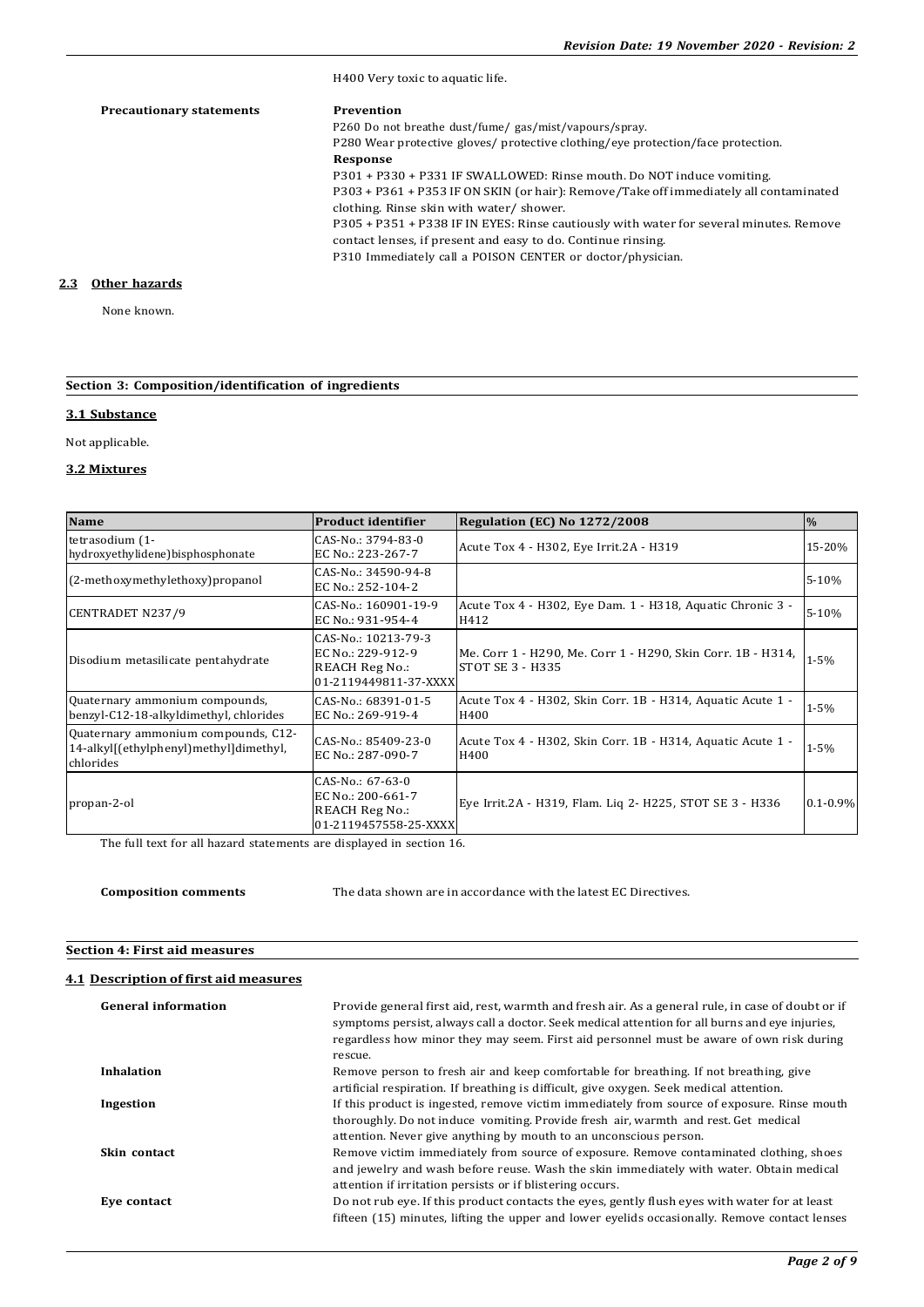if present and easy to do so. Avoid contaminating unaffected eye. Seek medical attention.

#### **4.2 Most important symptoms and effects, both acute and delayed**

| <b>General information</b> | The severity of the symptoms described will vary dependent on the concentration and the |
|----------------------------|-----------------------------------------------------------------------------------------|
|                            | length of exposure.                                                                     |
| Inhalation                 | Inhalation of mist or vapor may cause respiratory tract irritation.                     |
| Ingestion                  | Harmful if swallowed. May cause chemical burns in mouth and throat.                     |
| Skin contact               | May cause serious chemical burns to the skin.                                           |
| Eye contact                | Causes serious eye damage. Extreme irritation of eyes and mucous membranes, including   |
|                            | burning and tearing.                                                                    |

#### **4.3 Indication of any immediate medical attention and special treatment needed**

# **Section 5: Fire-fighting measures 5.1 Extinguishing media Extinguishing media** Use fire-extinguishing media appropriate for surrounding materials. This product is not flammable. **Unsuitable extinguishing media** High volume water jet. **5.2 Special hazards arising from the substance or mixture Hazardous combustion products** When heated, toxic and corrosive vapours/gases may be formed. During fire, toxic gases (CO, CO2) are formed. **Unusual fire & explosion hazards** No unusual fire or explosion hazards noted. **Specific hazards** Fire creates: Carbon monoxide (CO). Carbon dioxide (CO2). Do not allow run-off from fire fighting to enter drains or water courses. **5.3 Advice for firefighters Special fire fighting procedures** If possible, fight fire from protected position. Avoid breathing fire vapours. Ventilate closed spaces before entering them. Containers close to fire should be removed immediately or cooled with water if safe to do so. **Protective equipment for firefighters** Fire-fighters should wear appropriate protective equipment and self-contained breathing apparatus (SCBA) with a full face-piece operated in positive pressure mode. Clothing for firefighters (including helmets, protective boots and gloves) conforming to European standard EN 469 will provide a basic level of protection for chemical incidents.

#### **Section 6: Accidental release measures**

#### **6.1 Personal precautions, protective equipment and emergency procedures**

| For non-emergency personnel<br>For emergency responders | Wear protective clothing as described in Section 8 of this safety data sheet. Provide<br>adequate ventilation. Eliminate all sources of ignition. Avoid inhalation of vapours and<br>contact with skin and eyes. In case of inadequate ventilation, use respiratory protection. Do<br>not touch or walk through spilled material. If necessary evacuate surrounding areas.<br>Follow safe handling advice and personal protective equipment recommendations for normal<br>use of product. |  |  |
|---------------------------------------------------------|-------------------------------------------------------------------------------------------------------------------------------------------------------------------------------------------------------------------------------------------------------------------------------------------------------------------------------------------------------------------------------------------------------------------------------------------------------------------------------------------|--|--|
| <b>6.2 Environmental precautions</b>                    |                                                                                                                                                                                                                                                                                                                                                                                                                                                                                           |  |  |
| <b>Environmental precautions</b>                        | Do not discharge onto the ground or into water courses. Spillages or uncontrolled discharges<br>into watercourses must be IMMEDIATELY alerted to the Environmental Agency or other<br>appropriate regulatory body.                                                                                                                                                                                                                                                                        |  |  |

#### **6.3 Methods and material for containment and cleaning up**

| Spill clean up methods | Stop leak if possible without risk. Eliminate all sources of ignition. Ventilate and evacuate |
|------------------------|-----------------------------------------------------------------------------------------------|
|                        | the area. DO NOT touch spilled material! When dealing with a spillage, wear necessary         |
|                        | protective equipment. Absorb spillage with non-combustible, inert absorbent material.         |
|                        | Ensure that waste and contaminated materials are collected and removed from the work          |
|                        | area as soon as possible in a suitably labelled container. Wash thoroughly after dealing with |
|                        | a spillage.                                                                                   |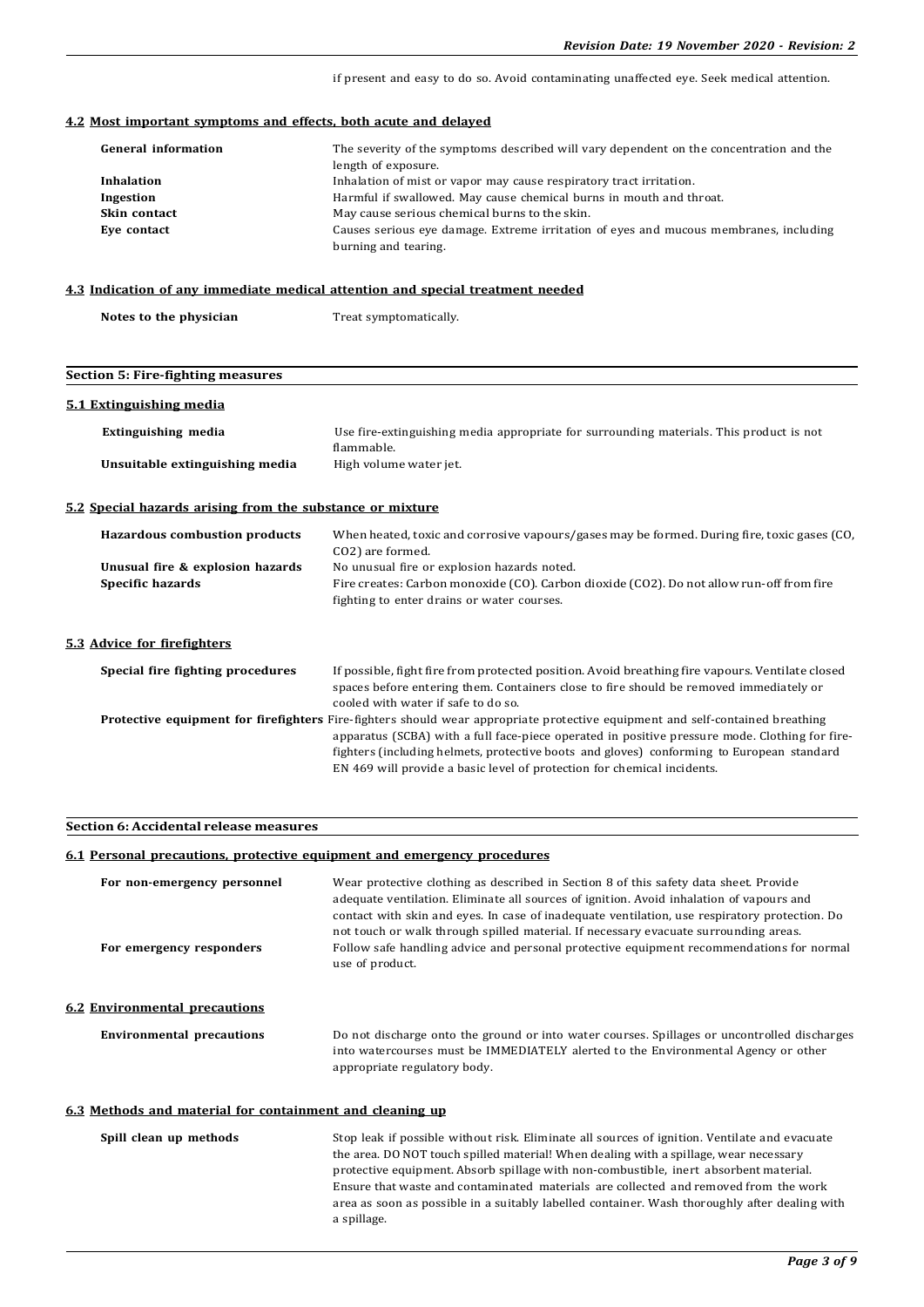| 6.4 Reference to other sections                                  |                                                                                                                                                                                                                                                                                                                                                              |
|------------------------------------------------------------------|--------------------------------------------------------------------------------------------------------------------------------------------------------------------------------------------------------------------------------------------------------------------------------------------------------------------------------------------------------------|
| Reference to other sections                                      | See section 1 for emergency contact. For personal protection, see section 8. For waste<br>disposal, see section 13.                                                                                                                                                                                                                                          |
| Section 7: Handling and storage                                  |                                                                                                                                                                                                                                                                                                                                                              |
| <b>7.1 Precautions for safe handling</b>                         |                                                                                                                                                                                                                                                                                                                                                              |
| <b>Handling</b>                                                  | Read and follow manufacturer's recommendations. Use proper personal protection when<br>handling (refer to Section 8). Do not handle broken packages without protective equipment.<br>Keep away from heat, sparks and open flame. Avoid spilling, skin and eye contact. Do not<br>eat, drink or smoke when using the product. Wash thoroughly after handling. |
| 7.2 Conditions for safe storage, including any incompatibilities |                                                                                                                                                                                                                                                                                                                                                              |
| <b>Storage precautions</b><br>Storage class                      | Keep upright, locked up and out of reach of children. Keep the product in its original<br>container. Store in cool dry areas away from direct sunlight or sources of ignition.<br>Corrosive storage.                                                                                                                                                         |
| 7.3 Specific end use(s)                                          |                                                                                                                                                                                                                                                                                                                                                              |
| Specific end use(s)<br><b>Usage description</b>                  | The identified uses for this product are detailed in Section 1.2.<br>Use only according to directions. Replace and tighten cap after use.                                                                                                                                                                                                                    |

#### **Section 8: Exposure controls/Personal protection**

#### **8.1 Control parameters**

| Component                          | <b>STD</b> | TWA (8 Hrs) |                       | STEL (15mins) |                        | <b>Notes</b> |
|------------------------------------|------------|-------------|-----------------------|---------------|------------------------|--------------|
| $(2-methoxymethylethoxy)$ propanol | OEL        | $50$ ppm    | $308 \text{ mg/m}^3$  |               |                        | Sk, IOELV    |
| $(2-methoxymethylethoxy)$ propanol | WEL        | $50$ ppm    | $308 \text{ mg/m}^3$  |               |                        | Sk           |
| propan-2-ol                        | OEL        | $200$ ppm   |                       | $400$ ppm     |                        | Sk           |
| propan-2-ol                        | WEL        | $400$ ppm   | 999 mg/m <sup>3</sup> | $500$ ppm     | 1250 mg/m <sup>3</sup> |              |

**Ingredient comments** WEL - Workplace Exposure Limits - EH40/2005 Workplace exposure limits. Ireland, Occupational Exposure Limits 2020.

#### **8.2 Exposure Controls**

**Protective equipment**



**Engineering measures** Provide adequate ventilation, including appropriate local extraction, to ensure that the defined occupational exposure limit is not exceeded.

**Respiratory equipment** Not normally required when used at normal temperatures. Where risk assessment shows airpurifying respirators are appropriate a full face respirator conforming to EN143 should be used, and suitable respirator cartridges as a backup to engineering controls. The specific respirator selected must be based on contamination levels found in the work place. Use respiratory protective components with combined A/B/E/KP filter(s) for organic/inorganic/acid/ammonia and particulates. Consult manufacturer for specific advice.

**Hand protection** Where hand contact with the product may occur the use of gloves approved to relevant standards (e.g. Europe: EN374) is recommended. (EU Directive 89/686/EEC). Gloves must be inspected prior to use. Suggested material: Butyl-rubber. Breakthrough time: >480 minutes. Minimum layer thickness: 0.33 mm. Consult manufacturer for advice.

> Selection of the glove material depends on consideration of the penetration times, rates of diffusion and degradation, and concentration specific to the workplace. Use proper glove removal technique (without touching glove's outer surface) to avoid skin contact with this product. Dispose of contaminated gloves after use in accordance with applicable laws and good laboratory practices.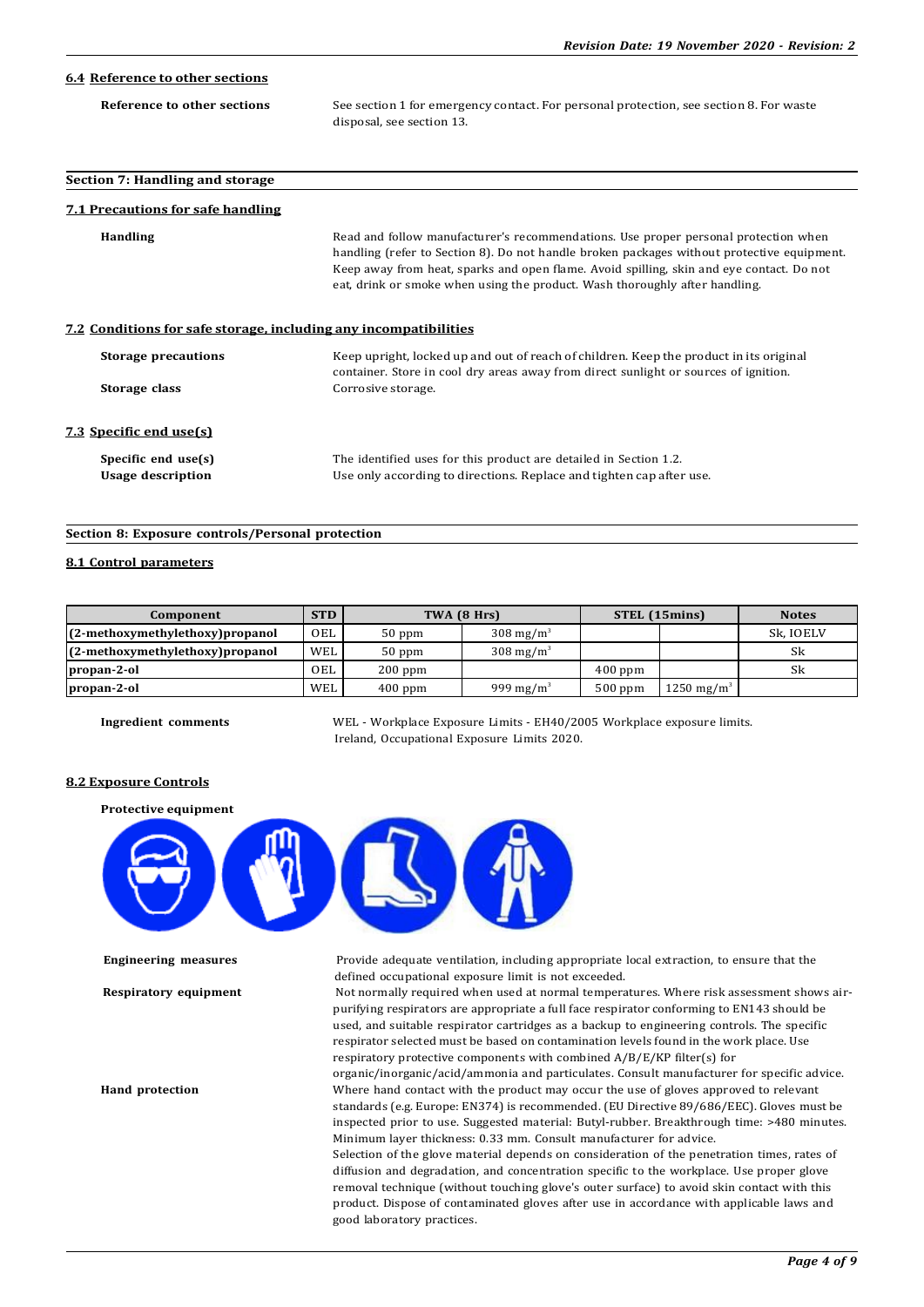| Eye protection            | Wear safety goggles or face shield to prevent any possibility of eye contact. Use equipment<br>for eye protection tested and approved under appropriate government standards such as EN<br>166(EU).                                                                                                                                                                                                                                                                                          |
|---------------------------|----------------------------------------------------------------------------------------------------------------------------------------------------------------------------------------------------------------------------------------------------------------------------------------------------------------------------------------------------------------------------------------------------------------------------------------------------------------------------------------------|
| Other protection          | Wear appropriate clothing to prevent skin contact. The selected clothing must satisfy the<br>European norm standard EN 943. Personal protective equipment for the body should be<br>selected based on the task being performed and the risks involved and should be approved<br>by a specialist before handing this product. Work clothing worn by personnel shall be<br>laundered regularly. After contact with the product, all parts of the body that have been<br>soiled must be washed. |
| <b>Hygiene</b> measures   | Observe normal hygiene standards. Wash promptly if skin becomes contaminated. When<br>using do not eat, drink or smoke. Wash hands after use.                                                                                                                                                                                                                                                                                                                                                |
| <b>Process conditions</b> | Ensure that eye flushing systems and safety showers are located close by in the work place.                                                                                                                                                                                                                                                                                                                                                                                                  |

## **Section 9: Physical and chemical properties**

## **9.1 Information on basic physical and chemical properties**

| Appearance<br>Colour<br><b>Odour</b>       | Liquid.<br>Dark Purple.<br>Characteristic.                            |
|--------------------------------------------|-----------------------------------------------------------------------|
| <b>Odour threshold - lower</b>             | No information available as testing has not been completed.           |
| Odour threshold - upper                    | No information available as testing has not been completed.           |
| pH-Value, Conc. Solution                   | >13                                                                   |
| pH-Value, Diluted solution                 | Not applicable as the product is a concentrated solution.             |
| <b>Melting point</b>                       | No information available as testing has not been completed.           |
| Initial boiling point and boiling<br>range | No information available as testing has not been completed.           |
| <b>Flash point</b>                         | Non-Flammable                                                         |
| <b>Evaporation rate</b>                    | No information available as testing has not been completed.           |
| <b>Flammability state</b>                  | Not applicable as the product is not flammable.                       |
| Flammability limit - lower(%)              | Not applicable as the product is not flammable.                       |
| Flammability limit - upper(%)              | Not applicable as the product is not flammable.                       |
| Vapour pressure                            | No information available as testing has not been completed.           |
| Vapour density (air=1)                     | No information available as testing has not been completed.           |
| <b>Relative density</b>                    | 1.06 - 1.07 kg/l (at $20^{\circ}$ C)                                  |
| <b>Bulk density</b>                        | Not applicable as the product is a liquid.                            |
| Solubility                                 | Soluble in water.                                                     |
| <b>Decomposition temperature</b>           | No information available as testing has not been completed.           |
| Partition coefficient; n-<br>Octanol/Water | No information available as testing has not been completed.           |
| Auto ignition temperature $(°C)$           | Not applicable as the product is not flammable.                       |
| <b>Viscosity</b>                           | No information available as testing has not been completed.           |
| <b>Explosive properties</b>                | Not classified as explosive.                                          |
| <b>Oxidising properties</b>                | The product does not meet the criteria to be classified as oxidising. |
|                                            |                                                                       |

## **9.2 Other information**

**Molecular weight Molecular weight Molecular weight Molecular weight Molecular Molecular Molecular Molecular Molecular Molecular Molecular Molecular Molecular Molecular Molecular Molecul**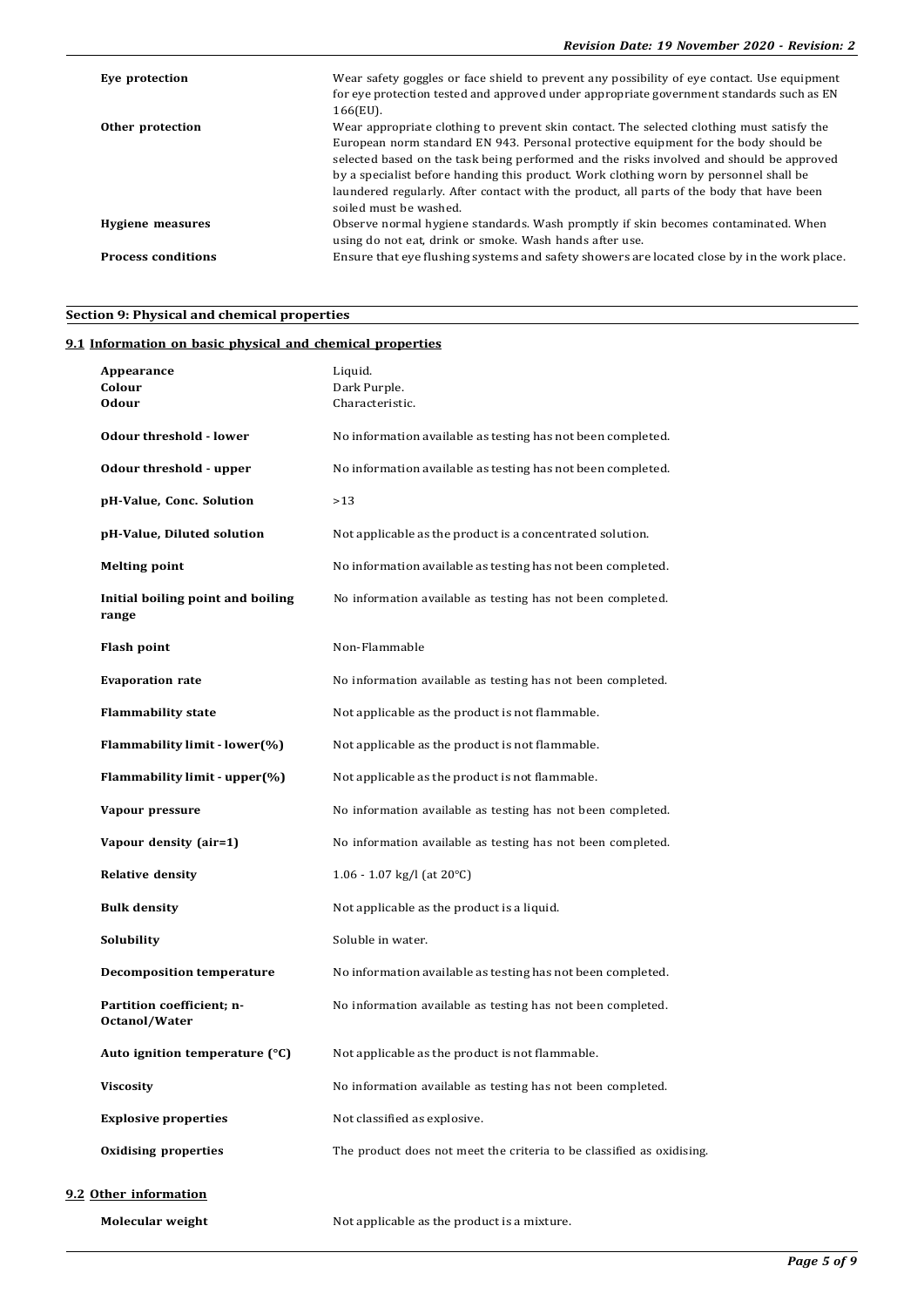**Volatile organic compound** No information available as testing has not been completed.

**Other information** None noted.

| Section 10: Stability and reactivity    |                                                                                               |
|-----------------------------------------|-----------------------------------------------------------------------------------------------|
| 10.1 Reactivity                         |                                                                                               |
| Reactivity                              | Reactions may occur with strong oxidizing materials and strong acids.                         |
|                                         |                                                                                               |
| 10.2 Chemical stability                 |                                                                                               |
| <b>Stability</b>                        | Stable under normal temperature conditions and recommended use.                               |
|                                         |                                                                                               |
| 10.3 Possibility of hazardous reactions |                                                                                               |
| <b>Hazardous reactions</b>              | For information on hazardous reaction see section 10.1.                                       |
| <b>Hazardous polymerisation</b>         | Will not polymerise.                                                                          |
| <b>Polymerisation description</b>       | Not applicable.                                                                               |
|                                         |                                                                                               |
| 10.4 Conditions to Avoid                |                                                                                               |
| <b>Conditions to avoid</b>              | Heat, sparks, open flames, temperature extremes and direct sunlight. Avoid storing in large   |
|                                         | quantities or for long periods of time.                                                       |
|                                         |                                                                                               |
| 10.5 Incompatible materials             |                                                                                               |
| <b>Materials to avoid</b>               | Do not mix with other chemicals unless listed on directions. Avoid strong oxidising agents,   |
|                                         | bases, strong acids. Avoid contact with Aluminium, Zinc, Lead, Tin and alloys of these metals |
|                                         |                                                                                               |
| 10.6 Hazardous decomposition products   |                                                                                               |
| Hazardous decomposition products        | Thermal decomposition or combustion may liberate carbon oxides and other toxic gases or       |
|                                         | vapours.                                                                                      |

## **Section 11: Toxicological information**

## **11.1 Information on toxicological effects**

| <b>Toxicological information</b>                                                                                    | No toxicological information for the overall finished product.                                                                                                                            |  |
|---------------------------------------------------------------------------------------------------------------------|-------------------------------------------------------------------------------------------------------------------------------------------------------------------------------------------|--|
| <b>Acute toxicity (Oral LD50)</b><br><b>Acute toxicity (Dermal LD50)</b><br><b>Acute toxicity (Inhalation LD50)</b> | No information available as testing has not been completed.<br>No information available as testing has not been completed.<br>No information available as testing has not been completed. |  |
| Serious eye damage/irritation                                                                                       | Causes severe eye damage.                                                                                                                                                                 |  |
| Skin corrosion/irritation                                                                                           | The product is classified as a skin corrosion/irritation hazard.                                                                                                                          |  |
| <b>Respiratory sensitisation</b><br>Skin sensitisation                                                              | The product is not classified as a respiratory hazard.<br>The product is not classified as a skin sensitisation hazard.                                                                   |  |
| Germ cell mutagenicity                                                                                              | The product is not classified as a mutagen.                                                                                                                                               |  |
| Carcinogenicity                                                                                                     | The product is not classified as a carcinogen hazard.                                                                                                                                     |  |
| Specific target organ toxicity - Single exposure:                                                                   |                                                                                                                                                                                           |  |
| <b>STOT</b> - Single exposure                                                                                       | The product is not classified as a single exposure specific target organ toxin.                                                                                                           |  |
| Specific target organ toxicity - Repeated exposure:                                                                 |                                                                                                                                                                                           |  |
| <b>STOT - Repeated exposure</b>                                                                                     | The product is not classified as a repeat exposure specific target organ toxin.                                                                                                           |  |
| <b>Inhalation</b>                                                                                                   | Inhalation of mist or vapor may cause respiratory tract irritation.                                                                                                                       |  |
| Ingestion                                                                                                           | Harmful if swallowed. May cause chemical burns in mouth and throat.                                                                                                                       |  |
| Skin contact                                                                                                        | May cause serious chemical burns to the skin.                                                                                                                                             |  |
| Eye contact                                                                                                         | Causes serious eye damage. Extreme irritation of eyes and mucous membranes, including                                                                                                     |  |
|                                                                                                                     | burning and tearing.                                                                                                                                                                      |  |
| Waste management                                                                                                    | When handling waste, consideration should be made to the safety precautions applying to                                                                                                   |  |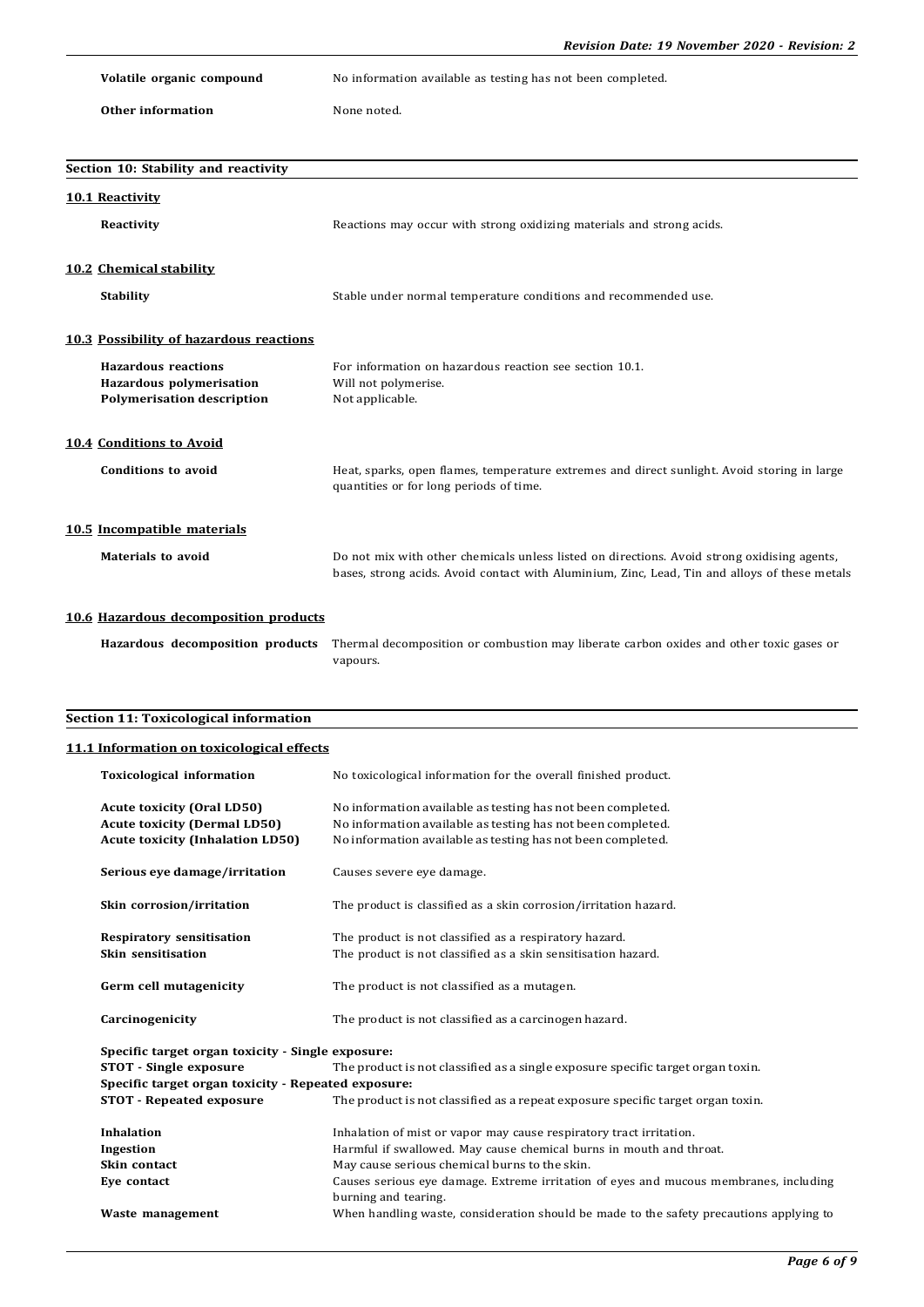handling of the product.

| Routes of entry      |  |
|----------------------|--|
| <b>Target organs</b> |  |

**Routes of entry** Eyes, skin, ingestion or inhalation. Eyes, skin, digestive system, respiratory system.

**Aspiration hazards:** The product is not classified as an aspiration hazard.<br>**Reproductive toxicity:** The product is not classified as a reproductive hazard. The product is not classified as a reproductive hazard.

| <b>Name</b>                                                                             | LD50 oral        | LD50 dermal                                  | LD50 inhalation                       |
|-----------------------------------------------------------------------------------------|------------------|----------------------------------------------|---------------------------------------|
| Ouaternary ammonium compounds, benzyl-C12-18-alkyldimethyl,<br>chlorides                | 344.00 mg/kg Rat | $>3000.00$ mg/kg Rabbit                      |                                       |
| Quaternary ammonium compounds, C12-1-<br>-alkyl[(ethylphenyl)methyl]dimethyl, chlorides | 344.00mg/kg Rat  | $>3000.00$ mg/kg Rabbit                      |                                       |
| propan-2-ol                                                                             |                  | 4570.00 mg/kg Rat 13400.00 mg/kg Rabbit      | $30.00$ mg/l (vapours)<br>Rat 4 Hours |
| CENTRADET N237/9                                                                        |                  | $>300.00$ mg/kg Rat $ >2000.00$ mg/kg Rabbit |                                       |
| Disodium metasilicate pentahydrate                                                      |                  | 1152.00 mg/kg Rat > 5000.00 mg/kg Rat        | $>2.06$ g/m3 Rat 4<br>Hours           |

## **Section 12: Ecological information**

| 12.1 Toxicity                            |                                                                                                    |
|------------------------------------------|----------------------------------------------------------------------------------------------------|
| <b>Acute toxicity - Fish</b>             | No information available as testing has not been completed.                                        |
|                                          | Acute toxicity - Aquatic invertebrates No information available as testing has not been completed. |
| <b>Acute toxicity - Aquatic plants</b>   | No information available as testing has not been completed.                                        |
| <b>Acute toxicity - Microorganisms</b>   | No information available as testing has not been completed.                                        |
| Chronic toxicity - Fish                  | No information available as testing has not been completed.                                        |
| <b>Chronic toxicity - Aquatic</b>        | No information available as testing has not been completed.                                        |
| invertebrates                            |                                                                                                    |
| <b>Chronic toxicity - Aquatic plants</b> | No information available as testing has not been completed.                                        |
|                                          | Chronic toxicity - Microorganisms No information available as testing has not been completed.      |
| <b>Ecotoxicity</b>                       | Very toxic to aquatic life with long lasting effects.                                              |
| Eco toxilogical information              | No ecological toxicity available on the overall finished product.                                  |
|                                          |                                                                                                    |
| 12.2 Persistence and degradability       |                                                                                                    |
| <b>Degradability</b>                     | The degradability of the product has not been stated.                                              |
| Biological oxygen demand                 | No information available as testing has not been completed.                                        |
| Chemical oxygen demand                   | No information available as testing has not been completed.                                        |
|                                          |                                                                                                    |
| 12.3 Bioaccumulative potential           |                                                                                                    |
| <b>Bioaccumulative potential</b>         | No data available on bioaccumulation.                                                              |
| <b>Bioaccumulation factor</b>            | No information available as testing has not been completed.                                        |
| Partition coefficient; n-                | No information available as testing has not been completed.                                        |
| Octanol/Water                            |                                                                                                    |
|                                          |                                                                                                    |
| 12.4 Mobility in soil                    |                                                                                                    |
| <b>Mobility</b>                          | Soluble in water.                                                                                  |
|                                          |                                                                                                    |

## **12.5 Results of PBT and vPvB assessment**

**Results of PBT and vPvB assessment** None of the raw materials listed are classified as PBT / vPvB substances.

## **12.6 Other adverse effects**

**Other adverse effects** None known.

| <b>Name</b>                           | Acute toxicity (Fish)                                      | Acute toxicity (Aquatic invertebrates)                            | Acute toxicity (Aquatic plants) |
|---------------------------------------|------------------------------------------------------------|-------------------------------------------------------------------|---------------------------------|
| CENTRADET N237/9                      |                                                            | EC50 48 Hours 1.00mg/l Daphnia magna                              |                                 |
| Disodium metasilicate<br>pentahydrate | LC50 96 Hours 210.00mg/l<br>Brachydanio rerio (Zebra Fish) | EC50 48 Hours 1700.00mg/l Daphnia magna   Scenedesmus Subspicatus | EC50 72 Hours 207.00mg/l        |
|                                       |                                                            |                                                                   |                                 |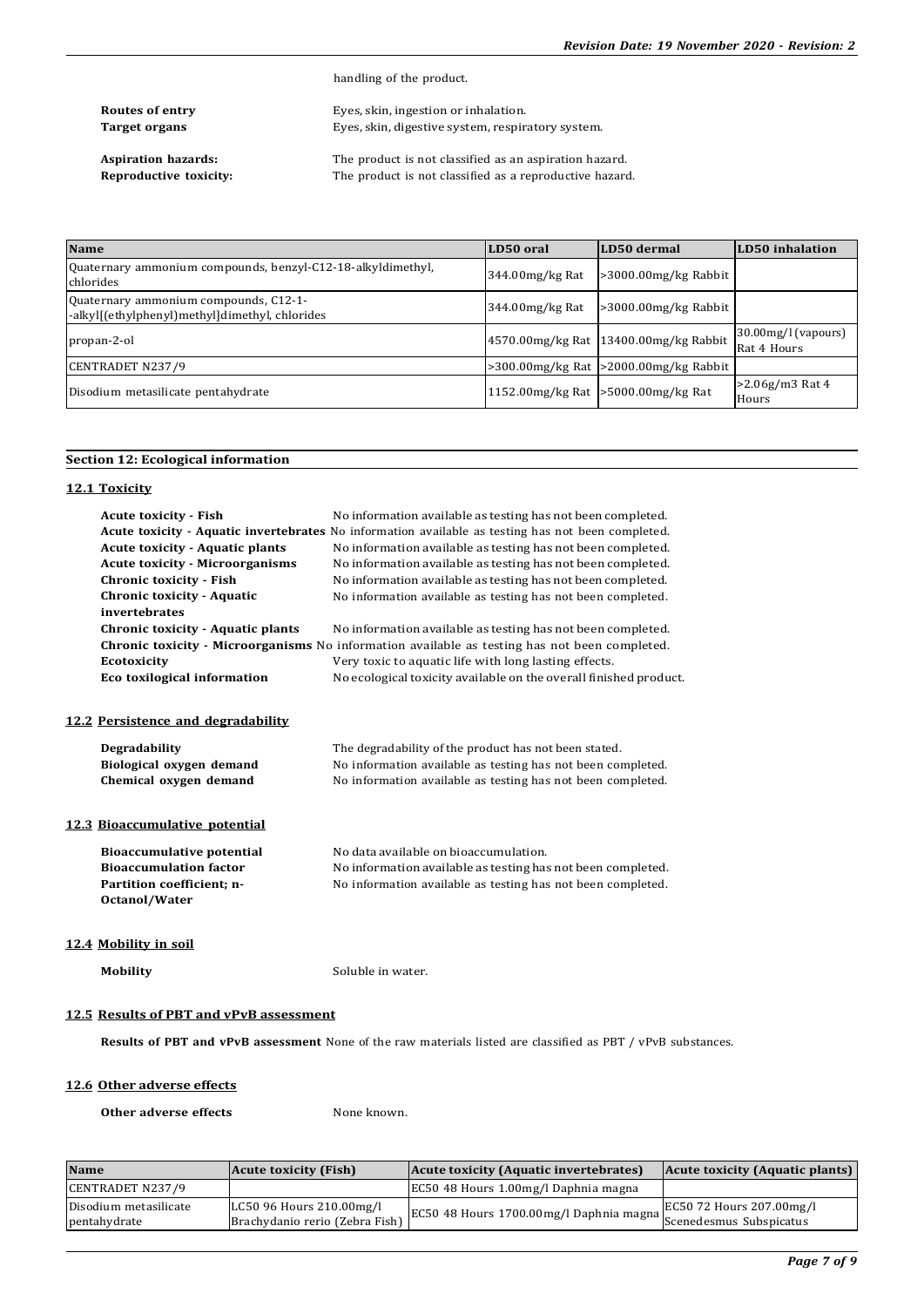| <b>Section 13: Disposal considerations</b><br>Waste management                      | When handling waste, consideration should be made to the safety precautions applying to                                                                                                        |
|-------------------------------------------------------------------------------------|------------------------------------------------------------------------------------------------------------------------------------------------------------------------------------------------|
|                                                                                     | handling of the product.                                                                                                                                                                       |
| 13.1 Waste treatment methods                                                        |                                                                                                                                                                                                |
| Disposal methods                                                                    | Dispose of waste and residues in accordance with local authority requirements. For waste<br>disposal, use a licensed industrial waste disposal agent.                                          |
| Section 14: Transport information                                                   |                                                                                                                                                                                                |
| 14.1 UN number                                                                      |                                                                                                                                                                                                |
| UN no. (ADR)<br>UN no. (IMDG)<br>UN no. (IATA)                                      | UN1760<br>UN1760<br>UN1760                                                                                                                                                                     |
| 14.2 UN proper shipping name                                                        |                                                                                                                                                                                                |
| ADR proper shipping name                                                            | CORROSIVE LIQUID, N.O.S. (Disodium metasilicate pentahydrate + Quaternary ammonium                                                                                                             |
| <b>IMDG</b> proper shipping name                                                    | compounds, benzyl-C12-18-alkyldimethyl, chlorides)<br>CORROSIVE LIQUID, N.O.S. (Disodium metasilicate pentahydrate + Quaternary ammonium<br>compounds, benzyl-C12-18-alkyldimethyl, chlorides) |
| IATA proper shipping name                                                           | CORROSIVE LIQUID N.O.S. (Disodium metasilicate pentahydrate + Quaternary ammonium<br>compounds, benzyl-C12-18-alkyldimethyl, chlorides)                                                        |
| 14.3 Transport hazard class(es)                                                     |                                                                                                                                                                                                |
| <b>ADR</b> class                                                                    | 8                                                                                                                                                                                              |
| <b>IMDG</b> class<br><b>IATA</b> class                                              | 8<br>8                                                                                                                                                                                         |
| <b>Transport labels</b>                                                             |                                                                                                                                                                                                |
| 14.4 Packing group                                                                  |                                                                                                                                                                                                |
| ADR/RID/ADN packing group<br><b>IMDG</b> packing group<br><b>IATA</b> packing group | Ш<br>Ш<br>Ш                                                                                                                                                                                    |
| 14.5 Environmental hazards                                                          |                                                                                                                                                                                                |
| <b>ADR</b>                                                                          | Yes                                                                                                                                                                                            |
| <b>IMDG</b><br><b>IATA</b>                                                          | Yes<br>Yes                                                                                                                                                                                     |
| 14.6 Special precautions for user                                                   |                                                                                                                                                                                                |
| <b>EMS</b>                                                                          | $F-A, S-B$                                                                                                                                                                                     |
| <b>Emergency action code</b>                                                        | A3 A803                                                                                                                                                                                        |
| Hazard no. (ADR)                                                                    | 80                                                                                                                                                                                             |
| <b>Tunnel restriction code</b>                                                      | (E)                                                                                                                                                                                            |

Not applicable.

## **Section 15: Regulatory information**

## **15.1 Safety, health and environmental regulations/Legislation specific for the substance or mixture**

**EU legislation** Regulation (EC) No 1272/2008 of the European Parliament and of the Council of 16 December 2008 on classification, labelling and packaging of substances and mixtures, amending and repealing Directives 67/548/EEC and 1999/45/EC, and amending Regulation (EC) No 1907/2006 with amendments. The UN Globally Harmonized System (GHS) Safety